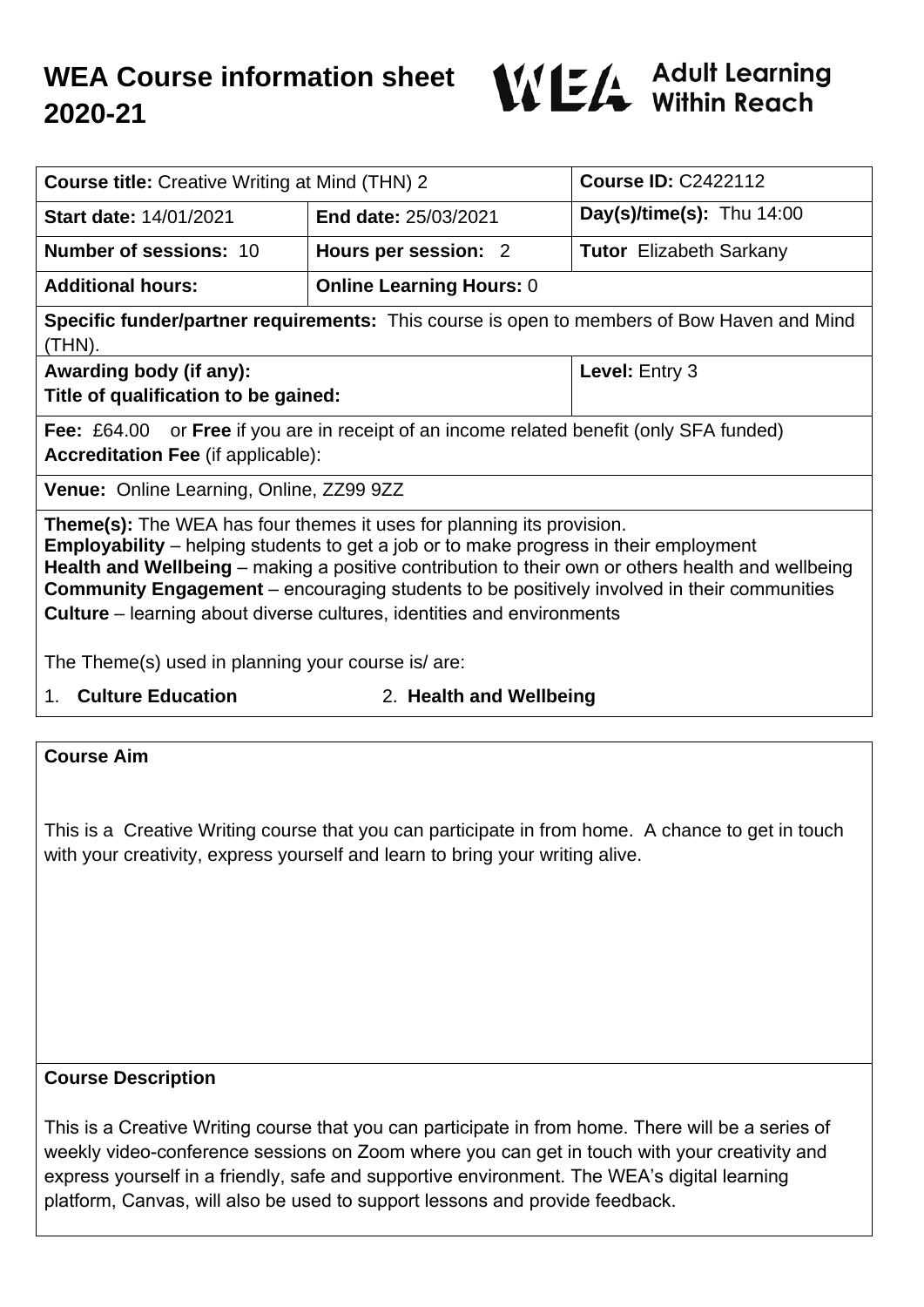This is a chance to meet (online) with others and share ideas and experiences. It's also a chance to learn about techniques that help to bring writing alive.

# **Do I need any particular skills or experience?**

### **What will I achieve?**

# **By the end of the course I will be able to:**

- 1. Get in touch with my creativity
- 2. Express myself using words
- 3. Connect being on the course with feeling better in myself
- 4. Feel more confident about sharing my work aloud
- 5. Engage with my classmates for learning, support and enjoyment

#### **What teaching methods will be used and will there be work outside of the class?**

- The WEA's digital learning platform, Canvas will be used to provide resources or to support lessons, enable assessment, provide learner feedback and for other activities for individuals away from the course. If you want to understand more about our digital learning platform please visit: http://bit.ly/WEAonline
- The WEA tutor will use a range of different teaching and learning methods and encourage you and the group to be actively involved in your learning
- You may be asked to undertake additional work in your own time to support your learning

# **What kind of feedback can I expect from the tutor?**

- You will be able to keep a record of your progress and achievement using photos, audio, text or documents uploaded into the WEA's digital learning platform, WEA Canvas.

- You will be able to keep a digital portfolio of your work on WEA's digital learning platform, Canvas.
- A range of informal activities will be used by the tutor to see what you are learning which may include quizzes, question and answer, small projects and discussion
- You will be encouraged to share your work with the group and discuss your learning
- You will be encouraged to consider other students work and give your opinions and suggestions
- Your tutor will provide written feedback as appropriate, using Canvas, the WEA's digital platform.

# **What else do I need to know? Is there anything I need to bring?**

- What you need: You will need an internet connection, speakers, a microphone and a webcam so that you can use our video learning platform, Zoom. If you'd like to understand more Zoom please visit: http://bit.ly/ZoomSpec

- You will need a personal email address to join the WEA's digital learning platform, Canvas so that you can receive resources, record your progress and achievement and to work with others and share ideas. If you want to understand more about our digital learning platform please visit: http://bit.ly/WEAonline

- All materials will be provided